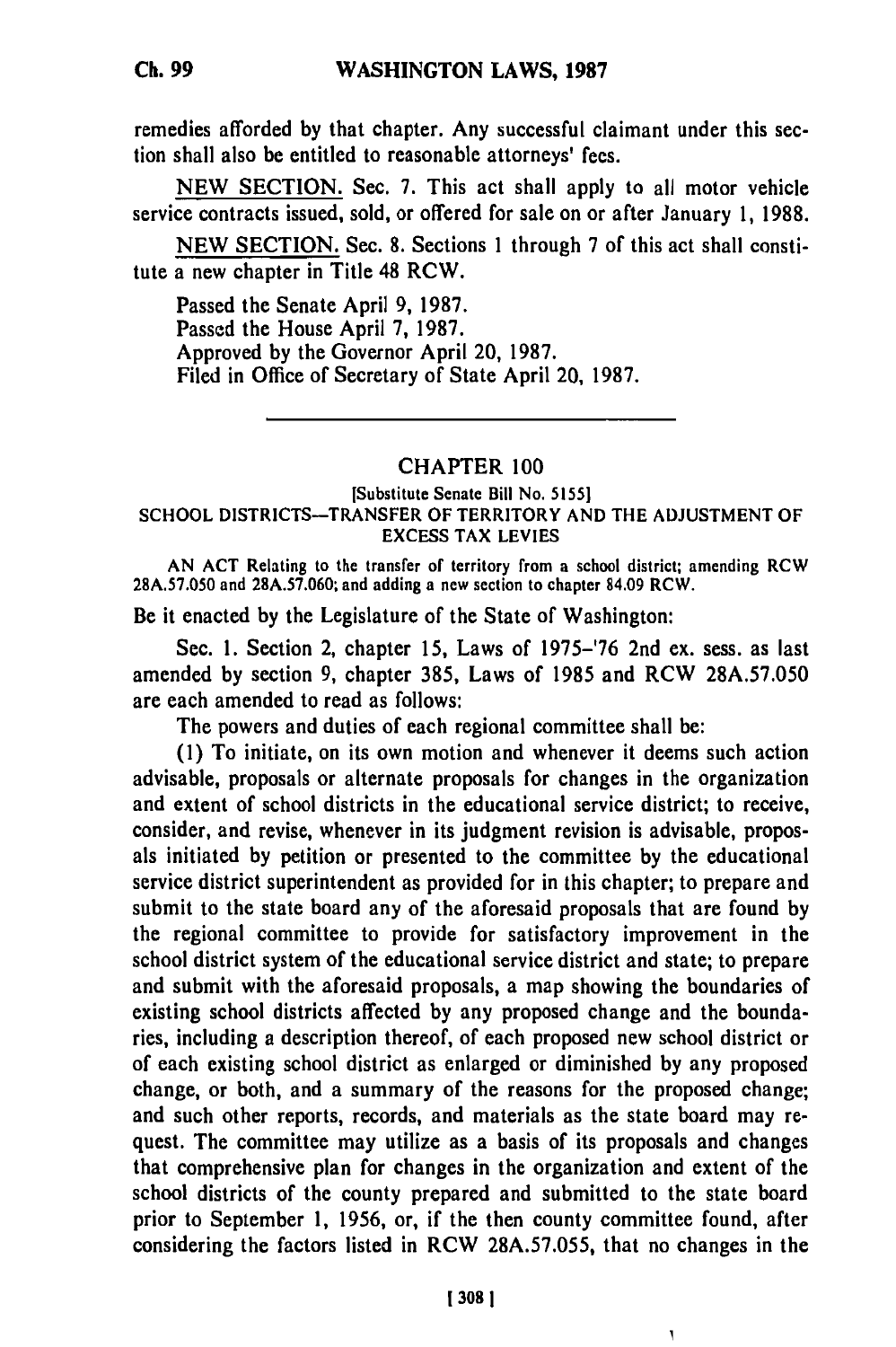school district organization of the county were needed, the report to this effect submitted to the state board.

(2) (a) To make an equitable adjustment of the property and other assets and of the liabilities, including bonded indebtedness and excess tax levies as otherwise authorized under this section, as to the old school districts and the new district or districts, if any, involved in or affected **by** a proposed change in the organization and extent of the school districts; and **(b)** to make an equitable adjustment of the bonded indebtedness outstanding against any of the aforesaid districts whenever in its judgment such adjustment is advisable, as to all of the school districts involved in or affected **by** any change heretofore or hereafter eflected; and (c) to provide that territory transferred from a school district by a change in the organization and extent of school districts shall either remain subject to, or be relieved of, any one or more excess tax levies which are authorized for the school district under RCW 84.52.053 before the effective date of the transfer of territory from the school district; and **(d)** to provide that territory transferred to a school district **by** a change in the organization and extent of school districts shall either be made subject to, or be relieved of, any one or more excess tax levies which are authorized for the school district under RCW 84.52.053 before the effective date of the transfer of territory to the school district; and  $(e)$  to submit to the state board the proposed terms of adjustment and a statement of the reasons therefor in each case. In making the adjustments herein provided for, the regional committee shall consider the number of children of school age resident in and the assessed valuation of the property located in each school district and in each part of a district involved or affected; the purpose for which the bonded indebtedness of any school district was incurred; the value, location, and disposition of all improvements located in the school districts involved or affected; and any other matters which in the judgment of the committee are of importance or essential to the making of an equitable adjustment.

**(3)** To hold and keep a record of a public hearing or public hearings (a) on every proposal for the formation of a new school district or for the transfer from one existing district to another of any territory in which children of school age reside or for annexation of territory when the conditions set forth in RCW 28A.57.190 or **28A.57.200** prevail; and **(b)** on every proposal for adjustment of the assets and of the liabilities of school districts provided for in this chapter. Three members of the regional committee or two members of the committee and the educational service district superintendent may be designated by the committee to hold any public hearing that the committee is required to hold. The regional committee shall cause notice to be given, at least ten days prior to the date appointed for any such hearing, in one or more newspapers of general circulation within the geographical boundaries of the school districts affected by the proposed change or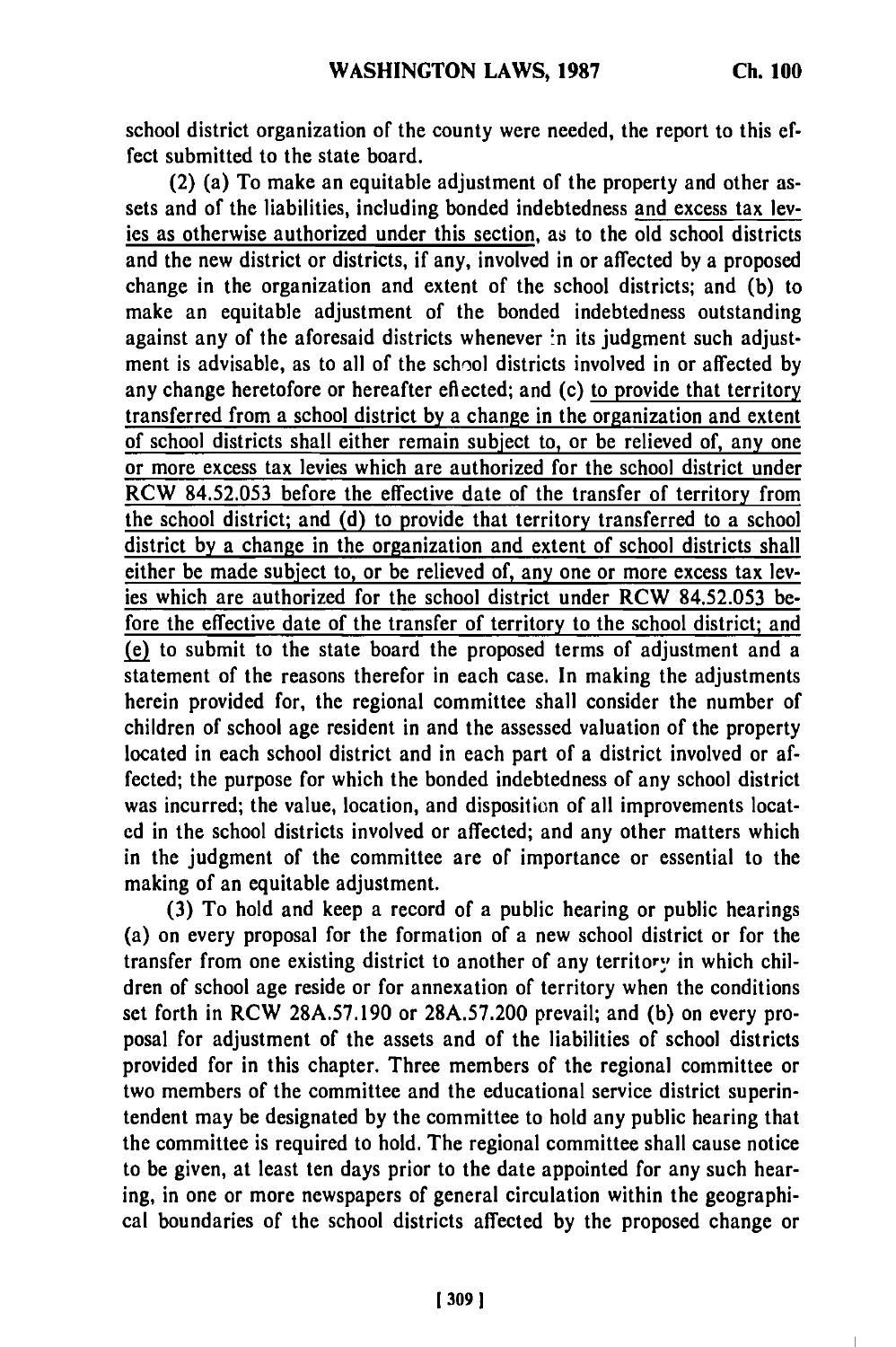adjustment. In addition notice may be given **by** radio and television, or either thereof, when in the committee's judgment the public interest will be served thereby.

(4) To divide into five school directors' districts all first and second class school districts now in existence and not heretofore so divided and all first and second class school districts hereafter established: PROVIDED, That no first or second class school district not heretofore so divided and no first or second class school district hereafter created containing a city with a population in excess of seven thousand according to the latest population certificate filed with the secretary of state **by** the office of financial management shall be divided into directors' districts unless a majority of the registered voters voting thereon at an election shall approve a proposition authorizing the division of the district into directors' districts. The boundaries of each directors' district shall be so established that each such district shall comprise as nearly as practicable an equal portion of the population of the school district.

**(5)** To rearrange at any time the committee deems such action advisable in order to correct inequalities caused by changes in population and changes in school district boundaries, the boundaries of any of the directors' districts of any school district heretofore or hereafter so divided: PROVID-ED, That a petition therefor, shall be required for rearrangement in order to correct inequalities caused by changes in population. Said petition shall be signed by at least ten registered voters residing in the aforesaid school district, and shall be presented to the educational service district superintendent. A public hearing thereon shall be held by the regional committee, which hearing shall be called and conducted in the manner prescribed in subsection (3) of this section.

(6) To prepare and submit to the superintendent of public instruction from time to time or, upon his or her request, reports and recommendations respecting the urgency of need for school plant facilities, the kind and extent of the facilities required, and the development of improved local school administrative units and attendance areas in the case of school districts that seek state assistance in providing school plant facilities.

Sec. 2. Section 28A.57.060, chapter 223, Laws of 1969 ex. sess. as amended by section 12, chapter 385, Laws of 1985 and RCW 28A.57.060 are each amended to read as follows:

The powers and duties of the state board with respect to this chapter shall be:

(1) To aid regional committees in the performance of their duties by furnishing them with plans of procedure, standards, data, maps, forms, and other necessary materials and services essential to a study and understanding of the problems of school district organization in their respective educational service districts.